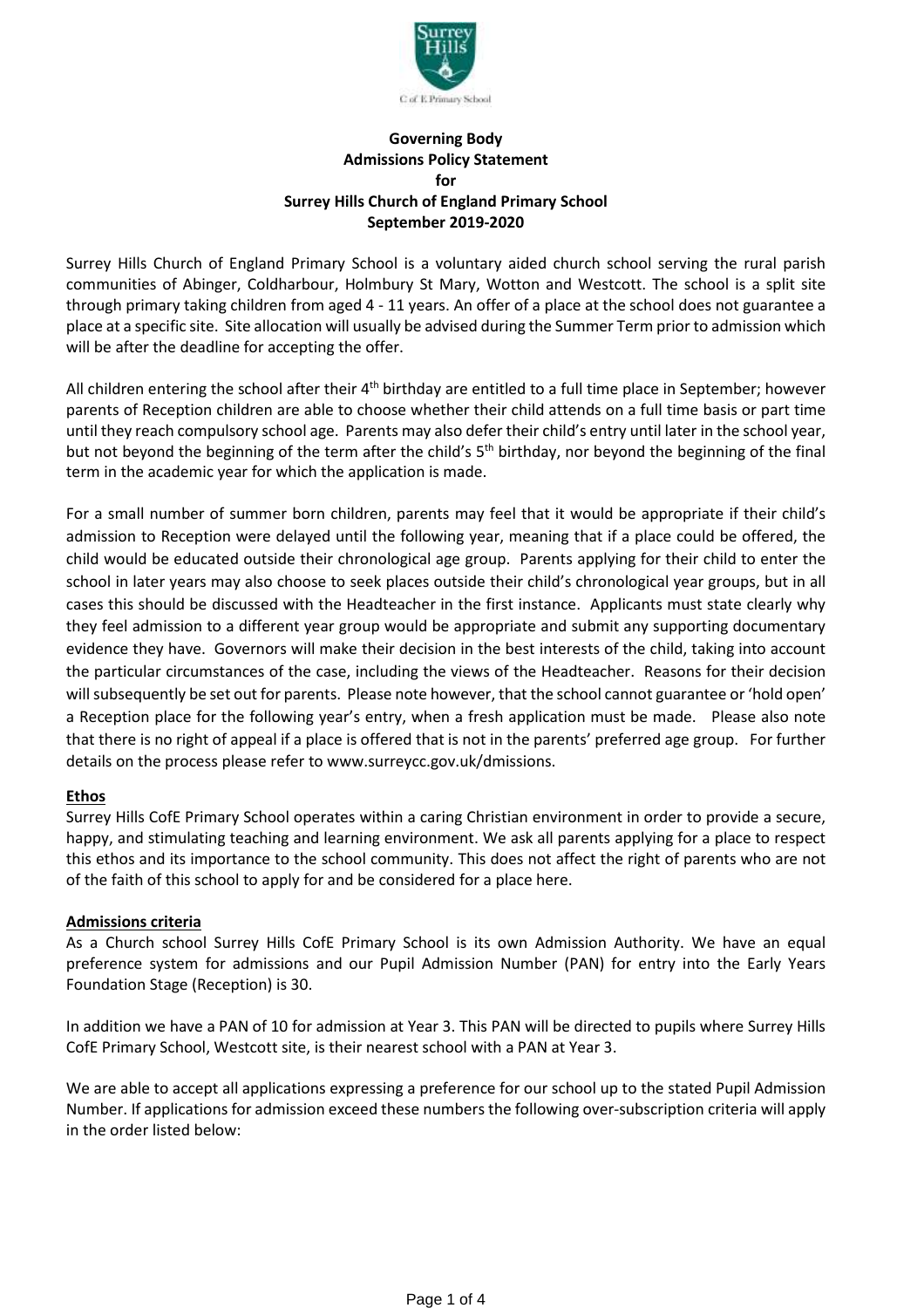

- 1. Looked After Children and previously Looked After Children. (Note 1)
- 2. Children with serious medical conditions or other exceptional circumstances (Note 2)
- 3. Children who have a sibling (Note 3) who was on roll at the school prior to September 2016 AND is still on roll at the time of admission.
- 4. Children who live in the named ecclesiastical parishes (Note 4) AND have a sibling (Note 3) who went on roll at the school after the beginning of September 2016 and is expected to still be on roll at the time of admission
- 5. Children who live in the named ecclesiastical parishes (Note 4) AND who have at least one parent who worships regularly at a Church of England Church (Note 5).
- 6. Children who live in the named ecclesiastical parishes (Note 4).
- 7. Children who live outside the named ecclesiastical parishes (Note 4) and have a sibling who went on roll at the school after the beginning of September 2016 and is expected to still be on roll at the time of admission (Note 3).
- 8. Children who live outside the named ecclesiastical parishes (Note 4) but have at least one parent who worships regularly at a Church of England Church (Note 5).
- 9. **FOR YEAR 3 ADMISSION ONLY** and for in year applications for Year 4, 5 and 6 Children for whom Westcott site is their nearest school with a PAN at Year 3 (see Tie Breaker below).
- 10. Children who live outside the named ecclesiastical parishes (Note 4) whose parents want them to attend this church school.

#### **Tie Breaker**

In the case of over subscription in any category, applications will be ranked by distance from the school. Home to school distance will be measured by a straight line from the address point of the pupil's home as set by Ordnance Survey to the nearest school gate for pupils to use (for Year 3 this will be the Westcott Site only). This is calculated using the Surrey Admission and Transport Geographical Information System software (distance measurer).

## **Application process**

Parents who contact the school will be encouraged to visit and meet staff and see children at work. Application is made using the Surrey Preference Form. In Autumn Term of the year before their child is due to start, parents will be invited to attend our Open Morning and find out more about the school.

Application for a place should be made to the Local Authority by 15<sup>th</sup> January 2019. This can be done on line <http://www.surreycc.gov.uk/schools-and-learning/schools/school-admissions/apply-for-a-school-place> or a paper copy can be requested by telephoning the school on 01306 881136. For applicants who wish to be considered under criteria 5 & 8 we also require you to fill in the Supplementary Information Form attached to this Policy – **non-receipt may mean the application can only be considered as coming within a lower criterion**.

#### **In-Year Applications**

Applications for school places for children who enter the school outside the normal intakes will be considered within the normal admission criteria, subject to a place being available. Parents are required to fill in a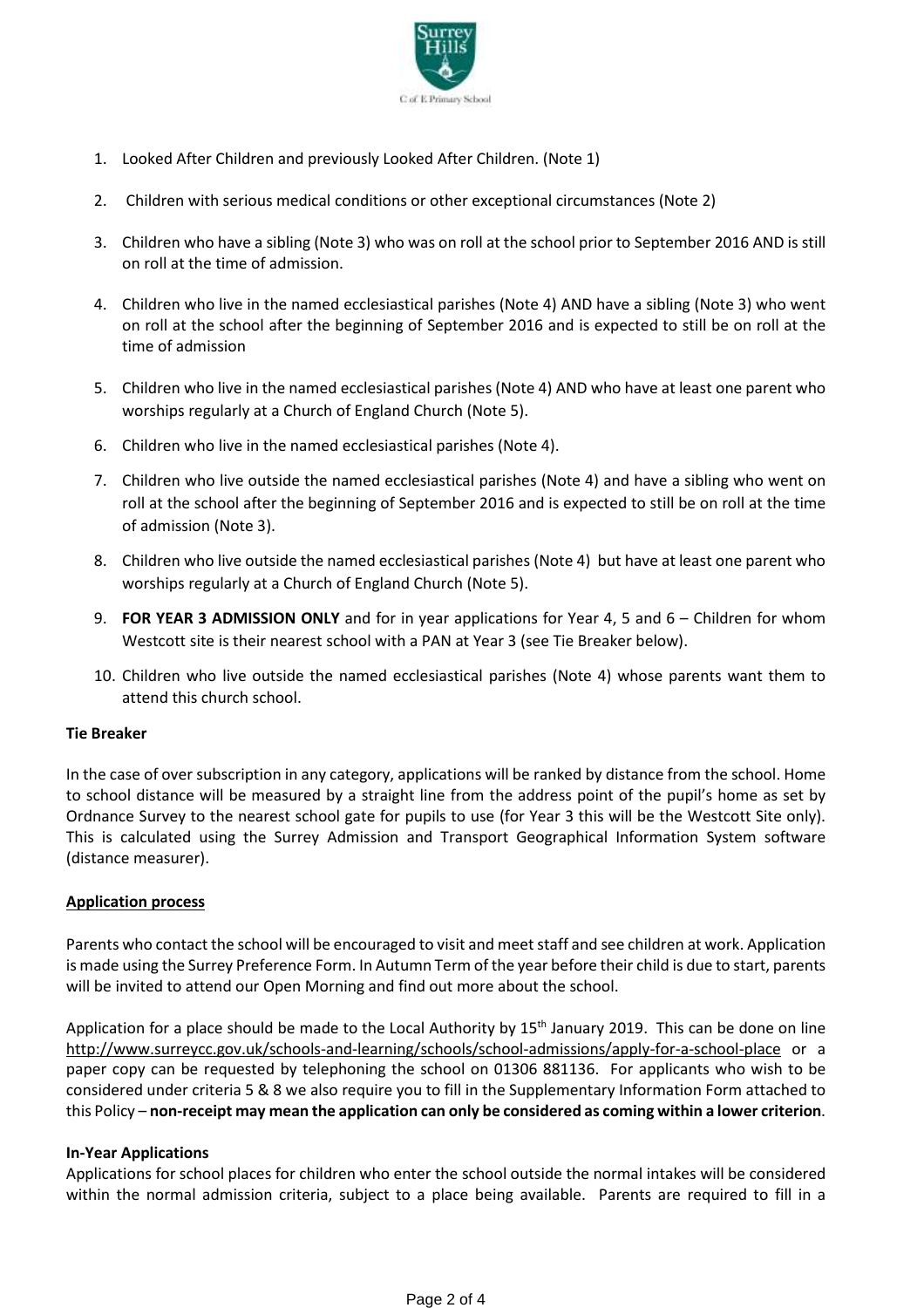

Common Admissions Form available from the Offices on both sites which must be returned to the school office not to the Local Authority.

# **Right to Appeal**

Parents who are unsuccessful in obtaining a place for their child have the right to appeal to an Independent Appeals Panel. Please contact the school office for details by telephoning 01306 881136.

## **Waiting Lists**

A waiting list is operated for applicants who are not offered a place and is maintained in the same order as the over subscription criteria taking no account of the length of time that a child has been on the list. Parents are asked to inform the school if they wish to be placed on the waiting list.

The waiting list is held until the end of the academic year of entry only at which point it will restart and parents will need to reapply to the school, as circumstances may have changed.

## **Guidance Notes**

## **Parent**

Throughout this policy the term 'parent(s)' is used to cover a natural, adoptive, step or foster parent or other legal Guardian or carer.

## **Home Address**

Home address is the child's permanent address not a business, relative or carer/childminder's address. In the case of formal equal shared custody it will be up to the parents to agree which address to use. In other cases it is where the child spends most of the time. The address used for the initial allocation of places will be the child's address at the closing date for applications. You may not use a temporarily rented address to secure a school place for your child. A change of address may be considered in accordance with Surrey's co-ordinated scheme but only if there are extenuating circumstances.

## **Special Educational Needs**

All governing bodies are required to admit to the school a child with an Education Health and Care Plan that names the school. Schools must admit such children whether they have places or not.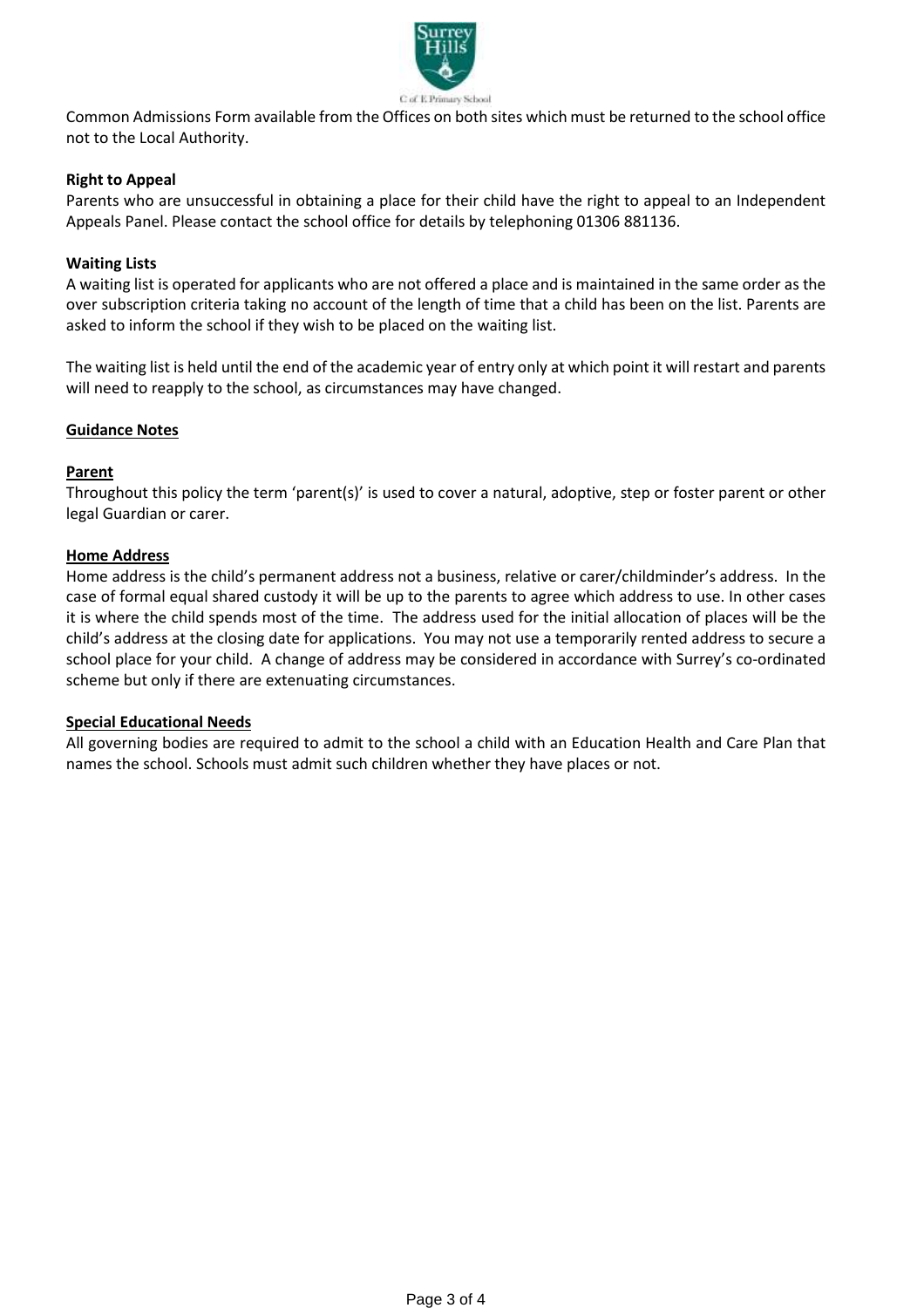

# **Note 1. 'Looked after children and previously looked after children'**

A 'Looked After Child' is defined to include:

- a child who is in the care of the Local Authority or provided with accommodation by that authority in accordance with section 22 of the Children Act 1989 or
- any child who was previously in the care of the Local Authority or provided with accommodation by a Local Authority and who left that care through adoption, Child Arrangement Order or Special Guardianship Order.

A letter from the Children's Services Department confirming the child's status must be submitted at the time of application.

# **Note 2. Exceptional Circumstances – Medical or Social Needs**.

This applies to:

- a) a child who has a serious medical condition, or
- b) where there are any sensitive family circumstances

which makes it essential that the child attends Surrey Hills CofE Primary School rather than any other. Appropriate documentary evidence from a Consultant Doctor or from the relevant support service **must be submitted at the time of application,** making clear why attendance at this school is essential. Governors will assess such evidence and reserve the right to consult with a specialist if required. NB All schools support children with common medical conditions such as asthma, nut allergies and stress related symptoms.

## **Note 3. Sibling definition**

A sibling is a brother or sister, a half-brother or half-sister, a step-brother or step-sister or adopted brother or sister or foster child living in the family unit at the same address in each case.

**Note 4. Named ecclesiastical parishes** for the purposes of this document are: Westcott and the United Benefice of Abinger with Coldharbour, Wotton and Holmbury St Mary. Parish boundary maps are available at the school offices and on the [www.achurchnearyou.com/parishfinder](http://www.achurchnearyou.com/parishfinder) website.

## **Note 5. Applications on Denominational Grounds**

Regular worship means that at least one parent worships at a Church of England church a minimum of twice per month over a minimum period of one year preceding the application.

## **Note 6**. **Siblings** (as defined in note 3) **in the same Year Group**

In the case of multiple births/siblings in the same year group where children are ranked consecutively in their order of priority for a place and there are not sufficient vacancies remaining for each of them, each child will be offered a place.

The Supplementary Information Form (SIF) must be endorsed by the parish minister or other appropriate church leader where there is no minister.

All applicants please note - Governors reserve the right to withdraw the offer of a place if an application **has been made which is fraudulent or intentionally misleading and which has effectively denied a place to another child.**